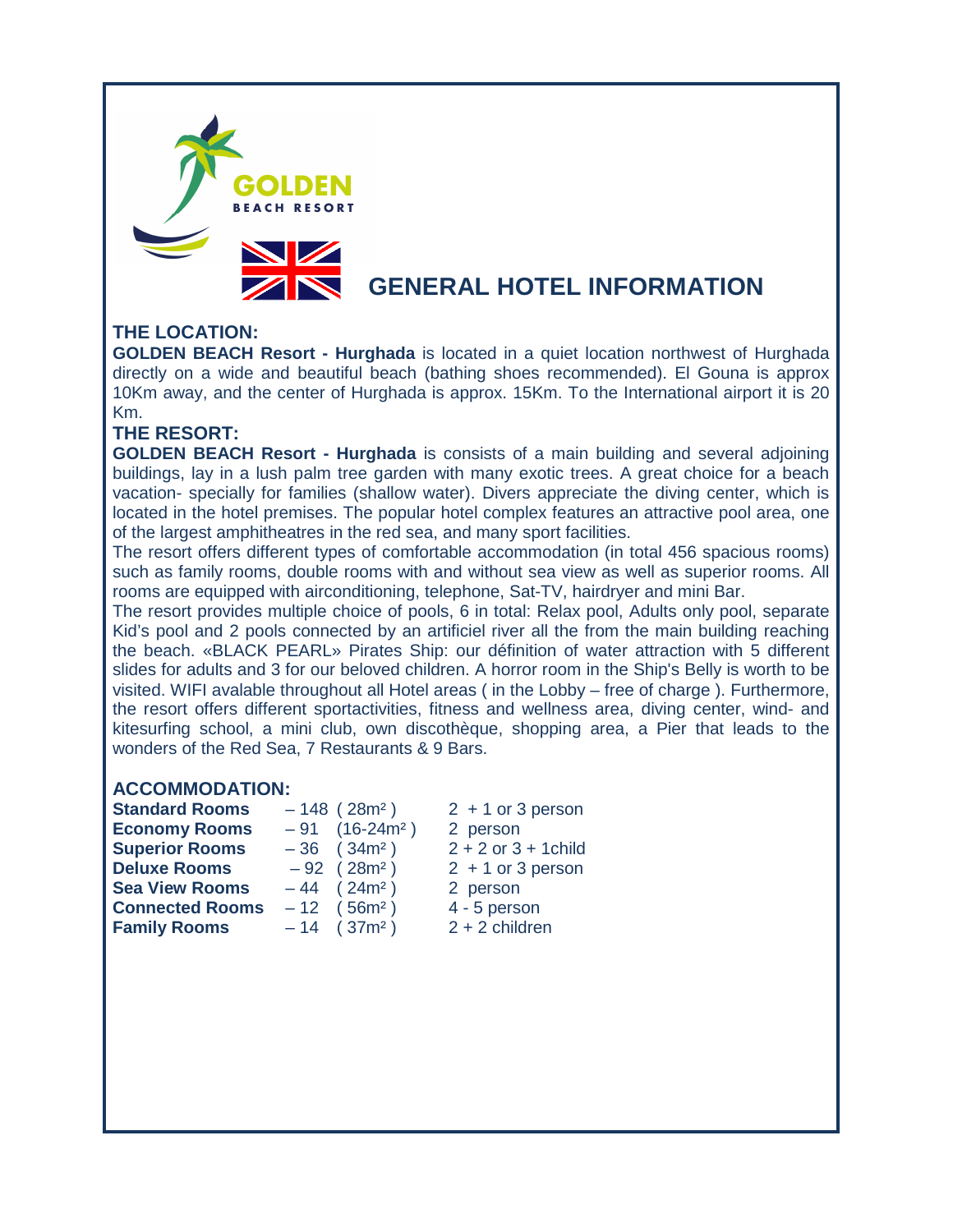## **FOOD & BEVERAGE CONCEPT: 7 RESTAURANTS:**

| N <sub>2</sub> | <b>Restaurants</b>                                                  | <b>Working Hours</b>                                                                                                                                  | <b>Capacity</b> |
|----------------|---------------------------------------------------------------------|-------------------------------------------------------------------------------------------------------------------------------------------------------|-----------------|
| $\mathbf{1}$   | «INDIANA JONES»<br><b>Main Restaurant / International Flair</b>     | <b>Breakfast - Open Buffet: 07.00 - 10.00</b><br>Lunch - Open Buffet: 12.30 - 14.30<br>Dinner - Open Buffet: 18.30 - 21.00<br>(during high occupancy) | 400<br>seats    |
| 2.             | <b>«GREASE»</b><br>Fastfood                                         | Continental Breakfast: 10.00 - 12.30<br><b>Fastfood: 12.30 - 07.00</b>                                                                                | 150<br>seats    |
| 3.             | «DON VITO»<br>A La Carte / Italian Flair                            | <b>Dinner</b> : $18.30 - 21.30$                                                                                                                       | 150<br>seats    |
| 4.             | «ALADDIN»<br>A La Carte / Oriental Flair                            | <b>Dinner</b> : $18.30 - 21.30$                                                                                                                       | 80 seats        |
| 5.             | <b>«BUFFALO BILL»</b><br>A La Carte /<br>Meat / Chicken Specialties | <b>Dinner</b> : $18.30 - 21.30$                                                                                                                       | 200<br>seats    |
| 6.             | «OO7»<br>A La Carte / Seafood Specialties                           | <b>Dinner</b> : $18.30 - 21.30$                                                                                                                       | 150<br>seats    |
| $\mathbf{7}$   | Lounge «OCEAN'S 11»<br>A La Carte / Star's Set Menu                 | <b>Dinner</b> : $18.30 - 21.30$                                                                                                                       | 85 seats        |

# **9 BARS:**

| N <sub>2</sub> | <b>Bars</b>                                                                                             | <b>Working Hours</b>                                                                                                                       |
|----------------|---------------------------------------------------------------------------------------------------------|--------------------------------------------------------------------------------------------------------------------------------------------|
| 1.             | «RICK'S» Bar - Non Smoking Bar<br>Lobby Bar / Soft Beverages Only /<br><b>Tea/Coffee &amp; Pastries</b> | $10.00 - 00.00$                                                                                                                            |
| 2.             | «ADULTS ONLY» Bar -<br>Lobby Bar                                                                        | 17.00 - 00.00 (winter season only)                                                                                                         |
| 3.             | «CELEBRITIES» Bar -<br>Lobby Bar / Party Time                                                           | $17.00 - 00.00$                                                                                                                            |
| 4.             | «007» Bar -<br><b>Beach Bar</b><br><b>Snacks / Tea/Coffee and Pastries</b>                              | $10.00 - 18.00$ (winter season)<br>$10.00 - 00.00$ (summer season)<br><b>Snacks: 12.30 - 14.30</b><br>Tea/Coffee & Pastries: 15.00 - 17.00 |
| 5.             | «I-SCREAM» Cafe -<br>Ice - Cream Cafe / Tea/Coffee & Pastries                                           | $15.00 - 18.00$                                                                                                                            |
| 6.             | «DOLCE VITA» Bar -<br>Pool Bar                                                                          | $10.00 - 18.00$                                                                                                                            |
| 7.             | «COYOTE UGLY» Bar -<br>Pool Bar / Teens Cafe                                                            | $10.00 - 18.00$                                                                                                                            |
| 8.             | «VITAMIN» Bar -<br>Pool Bar / Fresh Juice & Fruits Ice-Cream                                            | $10.00 - 18.00$<br><b>Not included in UAI Concept</b>                                                                                      |
| 9.             | «SPARKS» Disco -<br>Discotheque & Bar                                                                   | After the Show - Approximately :<br>$23.00 - 02.00$ hrs.<br>Beverages are not included in UAI<br><b>Concept (Entrance free)</b>            |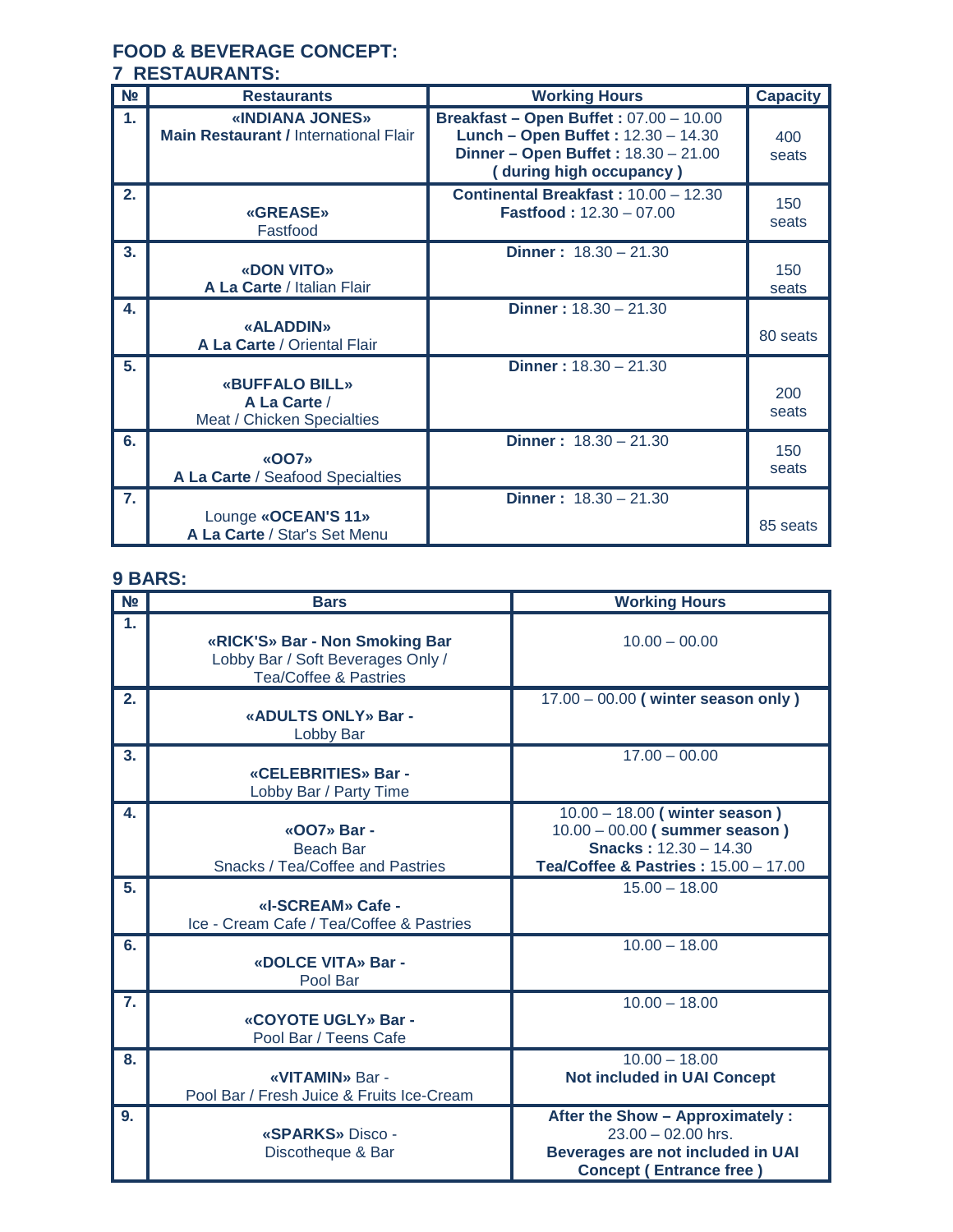# **ACTIVITIES:**

| <b>Sport</b>                                                                                                                                             | <b>Games</b>                                                                                                                                                                  | <b>Fitness</b>                                                                                                                                      | <b>Water-Sport Activities/</b><br><b>Courses / Trips</b>                                                                                                                                                                                                                                                             |
|----------------------------------------------------------------------------------------------------------------------------------------------------------|-------------------------------------------------------------------------------------------------------------------------------------------------------------------------------|-----------------------------------------------------------------------------------------------------------------------------------------------------|----------------------------------------------------------------------------------------------------------------------------------------------------------------------------------------------------------------------------------------------------------------------------------------------------------------------|
| - Beach Volley (2)<br><b>Volleyball Fields)</b><br>- Tennis (3 Courts :<br>Light/Equipment rent -<br>against charge)<br>- Beach Football<br>- Water Polo | - Table Tennis<br>- Badminton<br>- Darts<br>- Frisbee<br>- Mini Golf<br>- Chess<br>- Backgammon<br>- Giant Chess<br>- Billiard<br>(against charge)<br>- Pool / Beach<br>Games | - Aerobics<br>- Step Aerobics<br>- Power Aerobics<br>- Stretching<br>- Aqua Gym<br>- Jogging<br>- Yoga<br>- Gym (Fitness<br>Room free of<br>charge) | - «BLACK PEARL» :<br>Pirates Ship / Aqua<br><b>Slides</b><br>- Banana Boat<br>- Speed Boat<br>- Glass Boat<br>- Diving<br>(trips & courses)<br>- Snorkeling<br>(sea trips)<br>- Kite surfing<br>(courses)<br>- Wind surfing<br>(courses)<br><b>P.S.: Equipment rent,</b><br>courses, sea trips are<br>against charge |

# **SPA: WELLNESS CENTER & BEAUTY SALON:**

Oasis of Relaxation and Wellness with different kinds of Massage treatments, Sauna, Jacuzzi, Turkish Steam Bath, Hairdresser Services (cutting, styling, hair coloring, rasta ), manicure, pedicure, waxing. All Spa Center services are against charge

### **ENTERTAINMENT:**

| « GOLDEN BEACH » Assets                                                                     | <b>Party Time</b>                                                                      | <b>Show Time</b>                                       | <b>Chillout</b>        |
|---------------------------------------------------------------------------------------------|----------------------------------------------------------------------------------------|--------------------------------------------------------|------------------------|
| - Cinema & 3D Cinema<br>- Labyrinth Garden<br>- «BLACK PEARL»<br>Pirates Ship / Aqua Slides | - After Show<br>- Beach Party<br>- Pool Party<br>- Late- Night- show<br>- Oscar Awards | - Spectacles<br>- Music hall<br>- Cabarets<br>- Revues | - Music<br>Compilation |